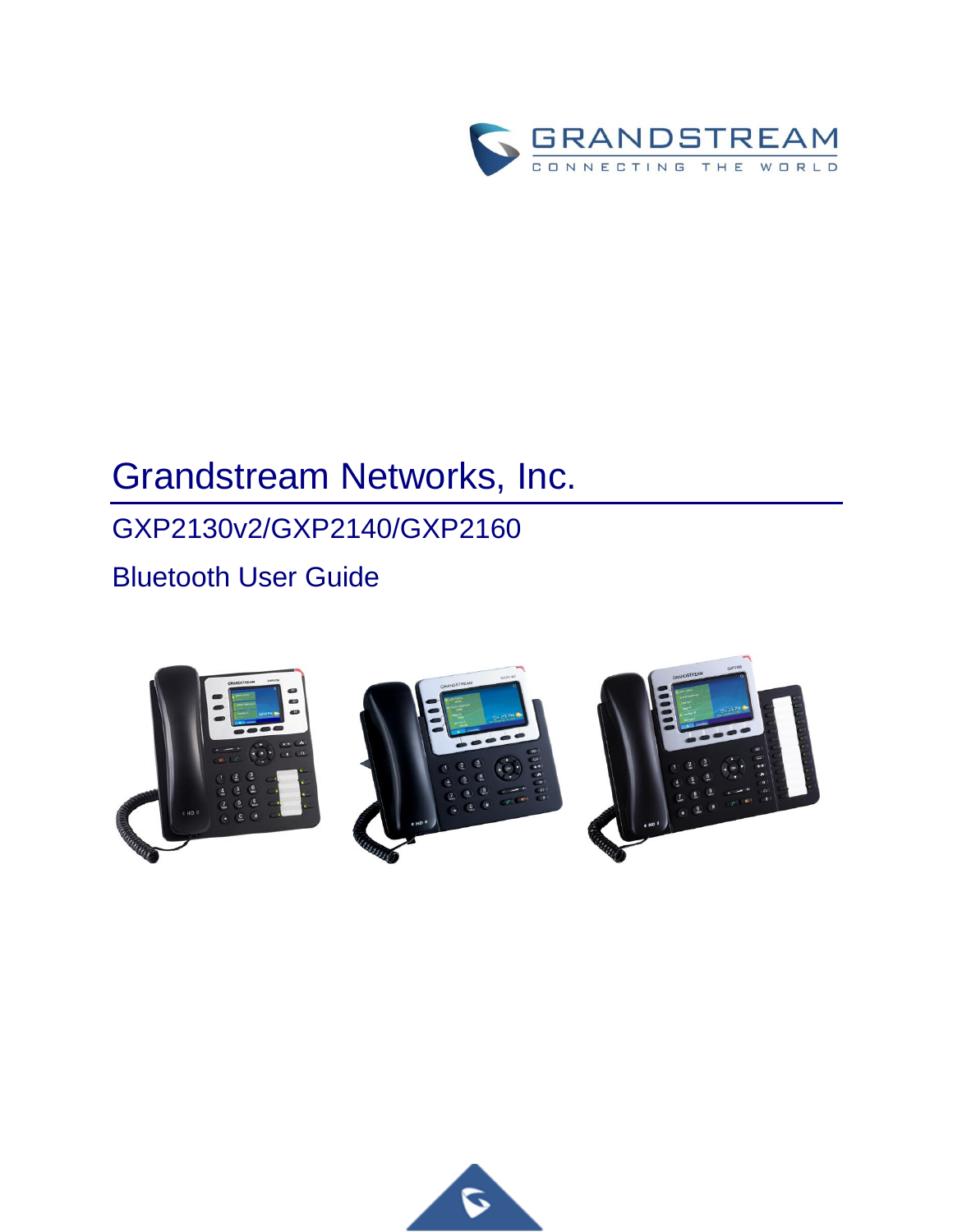

### **Table of Content**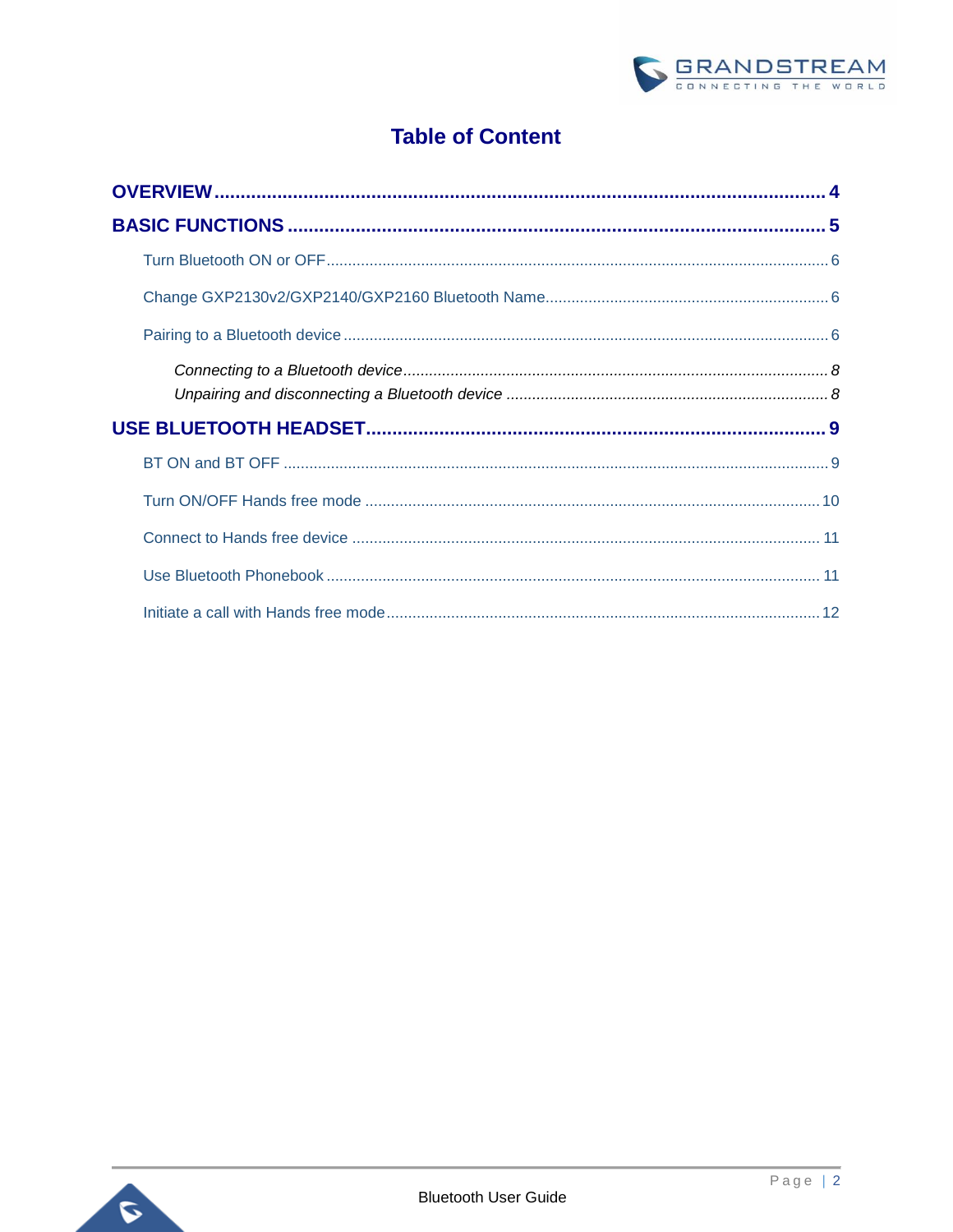

## **Table of Figures**

## **Table of Figures**

|--|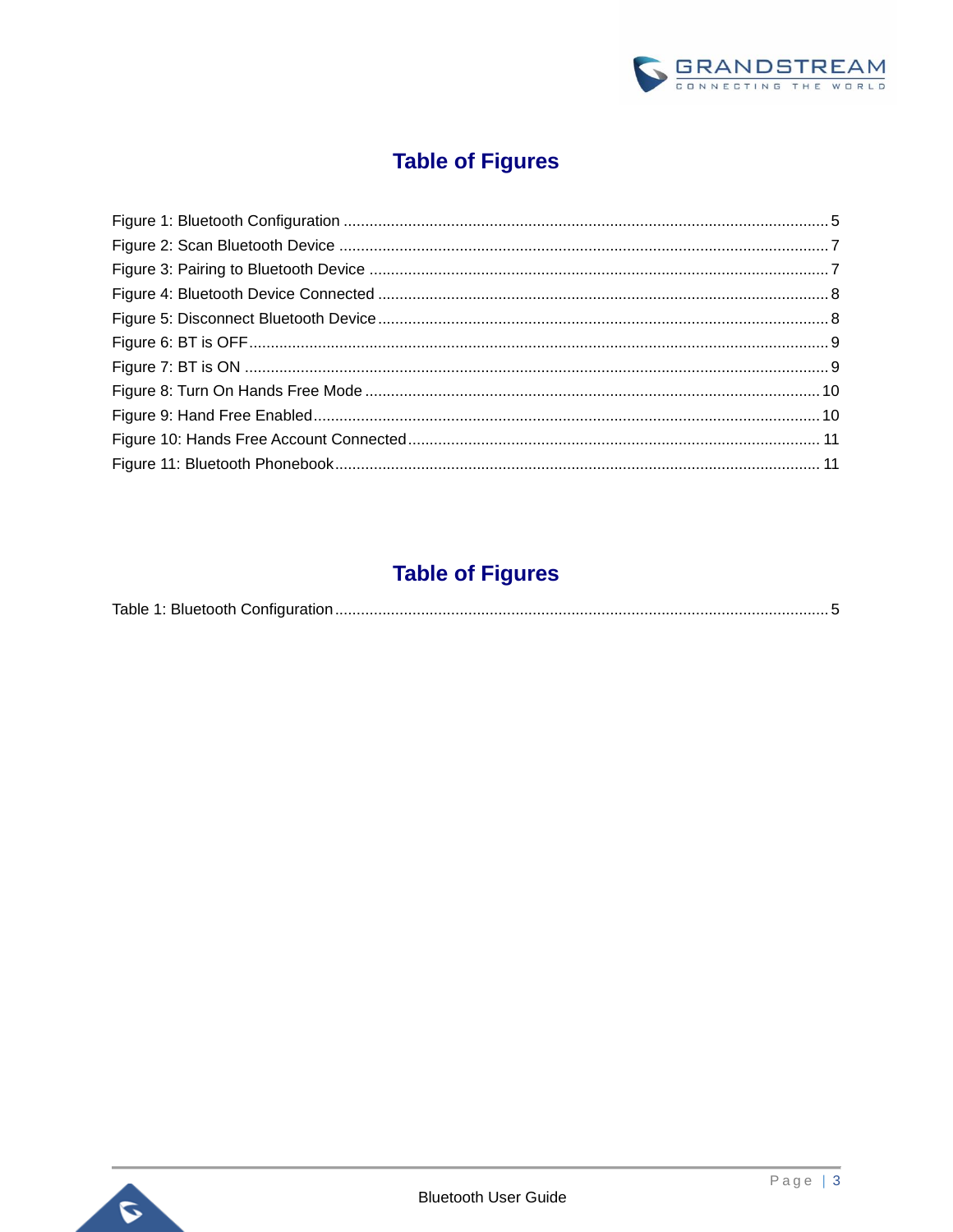

#### **OVERVIEW**

<span id="page-3-0"></span>Bluetooth is a proprietary, open wireless technology standard for exchanging data over short distances from fixed and mobile devices, creating personal area networks with high levels of security. GXP2130v2/GXP2140/GXP2160 supports Bluetooth Class 2 of version 2.1. On GXP color phones, users could connect to mobile phones (which support Bluetooth function) via hands free mode, or use Bluetooth headset to answer calls.

This document serves as an end user guide on how to use Bluetooth headset and hands free mode on GXP2130v2/GXP2140/GXP2160.

Please ensure your GXP2130v2/GXP2140/GXP2160 is using the latest firmware. The firmware release information can be found here:

<http://www.grandstream.com/support/firmware>

Software release reference:

- The first released firmware 1.0.1.6 build only supports connecting to Bluetooth Headsets.
- The current official firmware supports both connecting to Bluetooth Headsets and Bluetooth Phones (one at a time).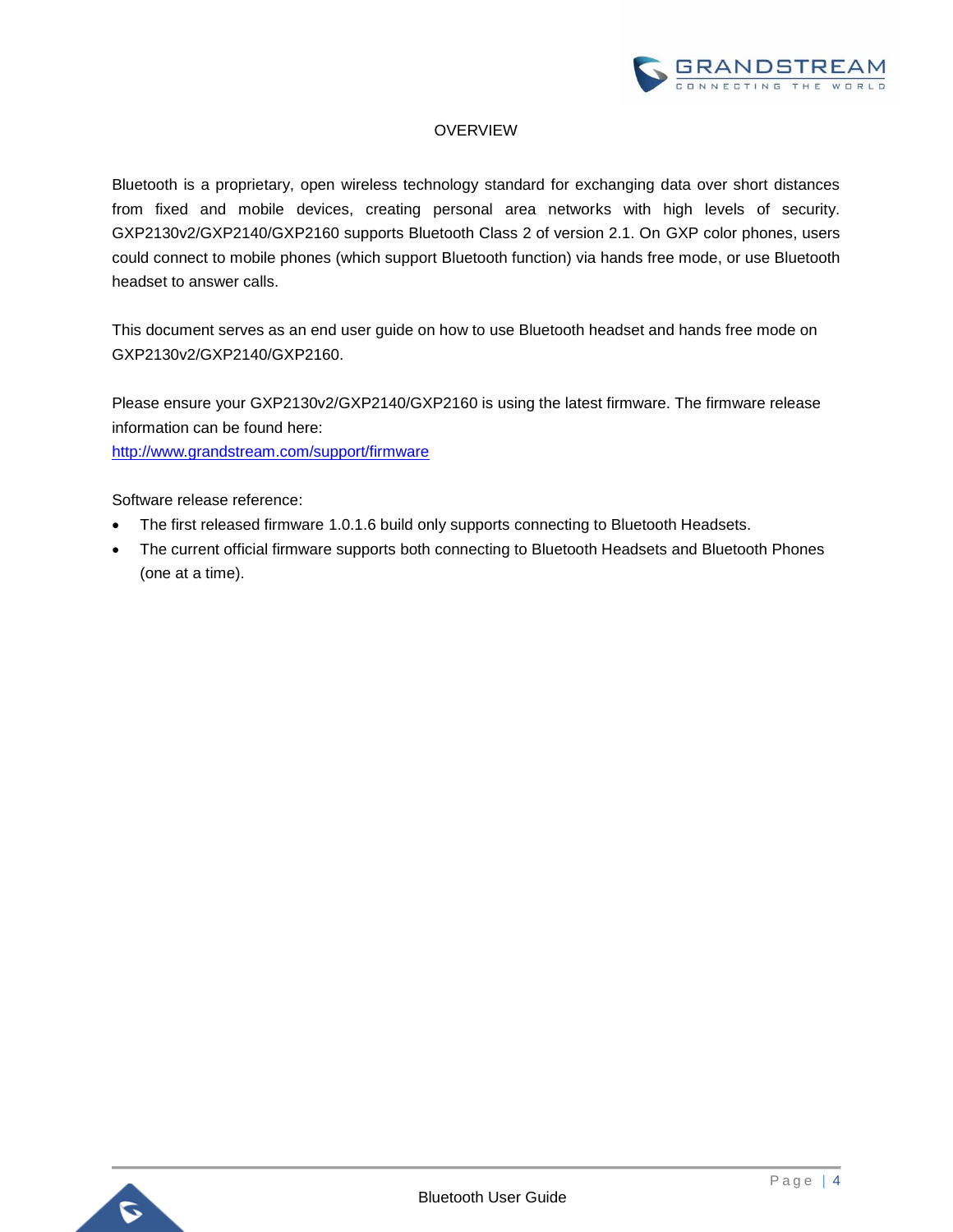

## <span id="page-4-0"></span>**BASIC FUNCTIONS**

Bluetooth related settings are under GXP2130v2/GXP2140/GXP2160's LCD Menu $\rightarrow$ System $\rightarrow$ Bluetooth. To connect to a Bluetooth device, turn on GXP2130v2/GXP2140/GXP2160's Bluetooth power first. The first time when using a new Bluetooth device with GXP2130v2/GXP2140/GXP2160, the device and the phone must be paired so that both devices know how to connect securely to each other. After that, users could simply connect to the paired device.

|                          | <b>Bluetooth</b>             |
|--------------------------|------------------------------|
| <b>Bluetooth status</b>  | <b>Discoverable</b>          |
| Bluetooth MAC            | 00:0B:82:83:59:88            |
| <b>Bluetooth setting</b> |                              |
| Power                    | Or                           |
| Handsfree mode           | Of                           |
|                          | <b>AUADICOCOMODO ONECAUA</b> |
|                          |                              |

**Figure 1: Bluetooth Configuration**

#### **Table 1: Bluetooth Configuration**

<span id="page-4-2"></span><span id="page-4-1"></span>

| System $\rightarrow$ Bluetooth |                                                                                                                                                                                                                                                                                                         |
|--------------------------------|---------------------------------------------------------------------------------------------------------------------------------------------------------------------------------------------------------------------------------------------------------------------------------------------------------|
| <b>Bluetooth Status</b>        | Displays the status of Bluetooth. When "Power" is on, the status is<br>"Discoverable"; when Bluetooth power is off, the status is "Off".                                                                                                                                                                |
| <b>Bluetooth MAC</b>           | Displays the GXP phone's MAC address.                                                                                                                                                                                                                                                                   |
| <b>Power</b>                   | Configure Bluetooth to power on, off, or off with hiding menu from LCD.                                                                                                                                                                                                                                 |
| <b>Handsfree Mode</b>          | Enables/Disables Handsfree mode.<br><b>Note</b> : By enabling the handsfree Mode, the user can sync up cellphone<br>phonebook to the GXP phone and also make calls on GXP phone via the<br>cellphone account.<br><b>Important:</b> GXP Phones can connect to at most one handsfree device each<br>time. |
| <b>Bluetooth Name</b>          | Defines the GXP2130v2/GXP2140/GXP2160 Bluetooth name.                                                                                                                                                                                                                                                   |

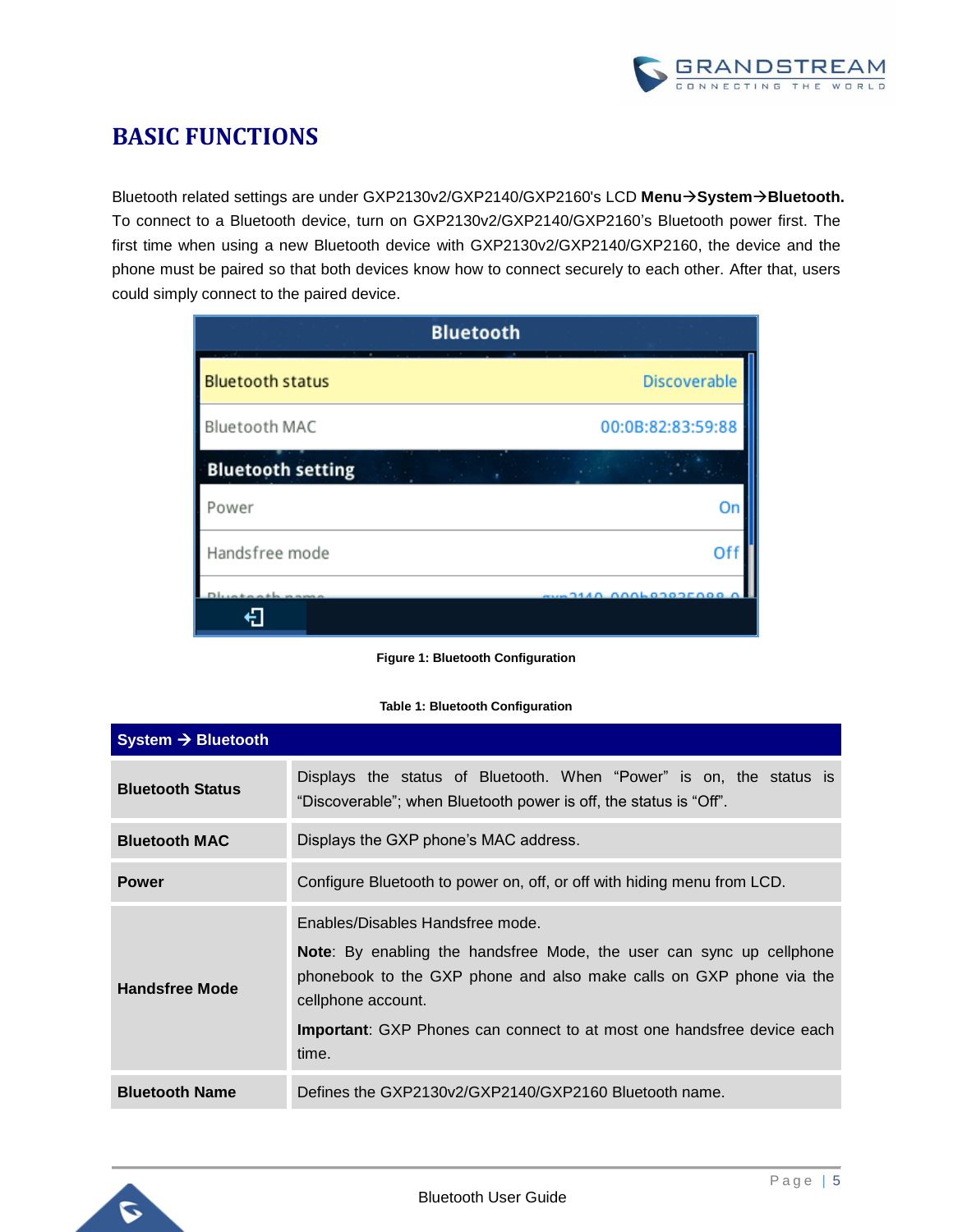

| <b>Start Scan</b>   | Starts to scan other Bluetooth devices in range. If new device is found, user<br>could press "Pair" soft key, and enter Pin code to pair to other Bluetooth<br>devices. |
|---------------------|-------------------------------------------------------------------------------------------------------------------------------------------------------------------------|
| <b>Discoverable</b> | Defines whether the phone is discoverable by other Bluetooth devices, when<br>Bluetooth power is on.                                                                    |

#### <span id="page-5-0"></span>**Turn Bluetooth ON or OFF**

- 1. Go to GXP2130v2/GXP2140/GXP2160's **LCD MENUSystemBluetooth**
- 2. Highlight **Power** option by pressing Up/Down arrow key.
- 3. When the **Power** option is highlighted, pressing LEFT/RIGHT arrow keys to turn on/off Bluetooth.

**Note**: While Bluetooth is turned on, GXP2130v2/GXP2140/GXP2160 is discoverable by other Bluetooth devices. To make the phone undiscoverable, user needs to turn off Bluetooth.

#### <span id="page-5-1"></span>**Change GXP2130v2/GXP2140/GXP2160 Bluetooth Name**

Under Bluetooth Name option, user can change the Bluetooth name of GXP2130v2/GXP2140/GXP2160 showed when discovered by other Bluetooth devices.

- 1. Go to GXP2130v2/GXP2140/GXP2160's **LCD MENUSystemBluetooth**.
- 2. Highlight **Bluetooth Name** option by pressing Up/Down arrow keys.
- <span id="page-5-2"></span>3. Enter the desired Bluetooth name from keypad.

#### **Pairing to a Bluetooth device**

Before connecting GXP2130v2/GXP2140/GXP2160 with other Bluetooth device, users must pair them first. Both devices will stay paired afterwards unless they are unpaired.

- 1. Go to GXP2130v2/GXP2140/GXP2160's **LCD MENUSystemBluetooth**.
- 2. Enter **Start Scan** option
- 3. GXP2130v2/GXP2140/GXP2160 scans and displays the names of all available Bluetooth devices.

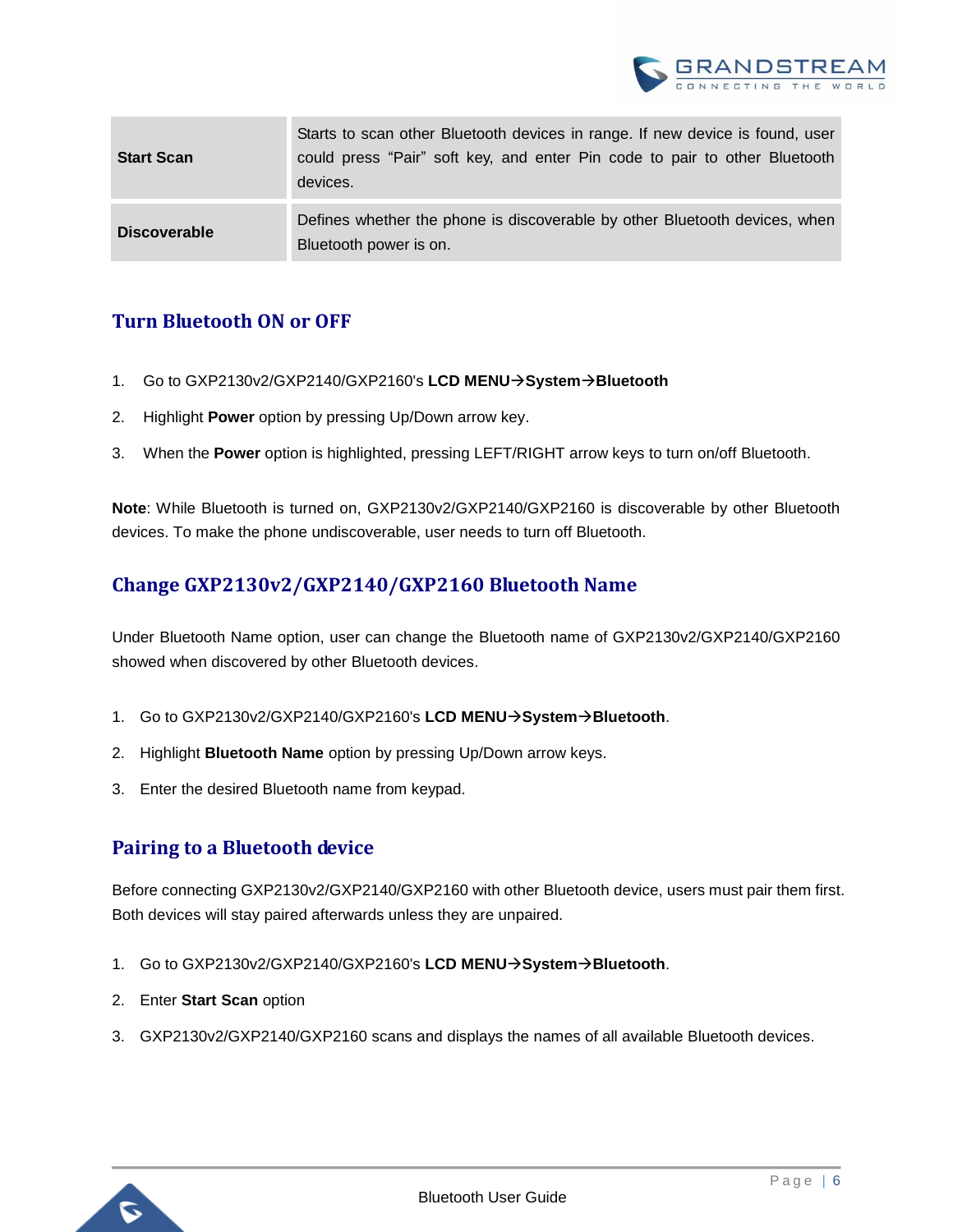

|                |        | <b>Bluetooth Scan</b> |                                     |
|----------------|--------|-----------------------|-------------------------------------|
|                |        | No Available Item     |                                     |
| <b>Devices</b> |        |                       | in the same of the same in the same |
| TVJ UE48J5570  |        |                       | <b>Unpaired</b>                     |
| GVC3200_7EA175 |        |                       | <b>Unpaired</b>                     |
| GVC3202_7EA12D |        |                       | <b>Unpaired</b>                     |
|                |        |                       |                                     |
|                | Rescan | Clear                 | Pair                                |

**Figure 2: Scan Bluetooth Device**

<span id="page-6-0"></span>**Note**: If the wanted device does not show up in the list, make sure the device is turned on and set to be discoverable. User can also press "Clear" and "Rescan" softkeys to restart the scanning;

4. The discovered devices will show up in the scan result list with devices names. If it is not paired, it will show the status "Unpaired" next to the device name. Select the wanted device, and press "Pair" softkey to pair it with the GXP Phone. Then a window will prompt up where the user can find a random PIN Code needed in the wanted device to pair it with the GXP Phone.



**Figure 3: Pairing to Bluetooth Device**

<span id="page-6-1"></span>**Note:** Usually, the default Bluetooth headset Pin code is 0000.

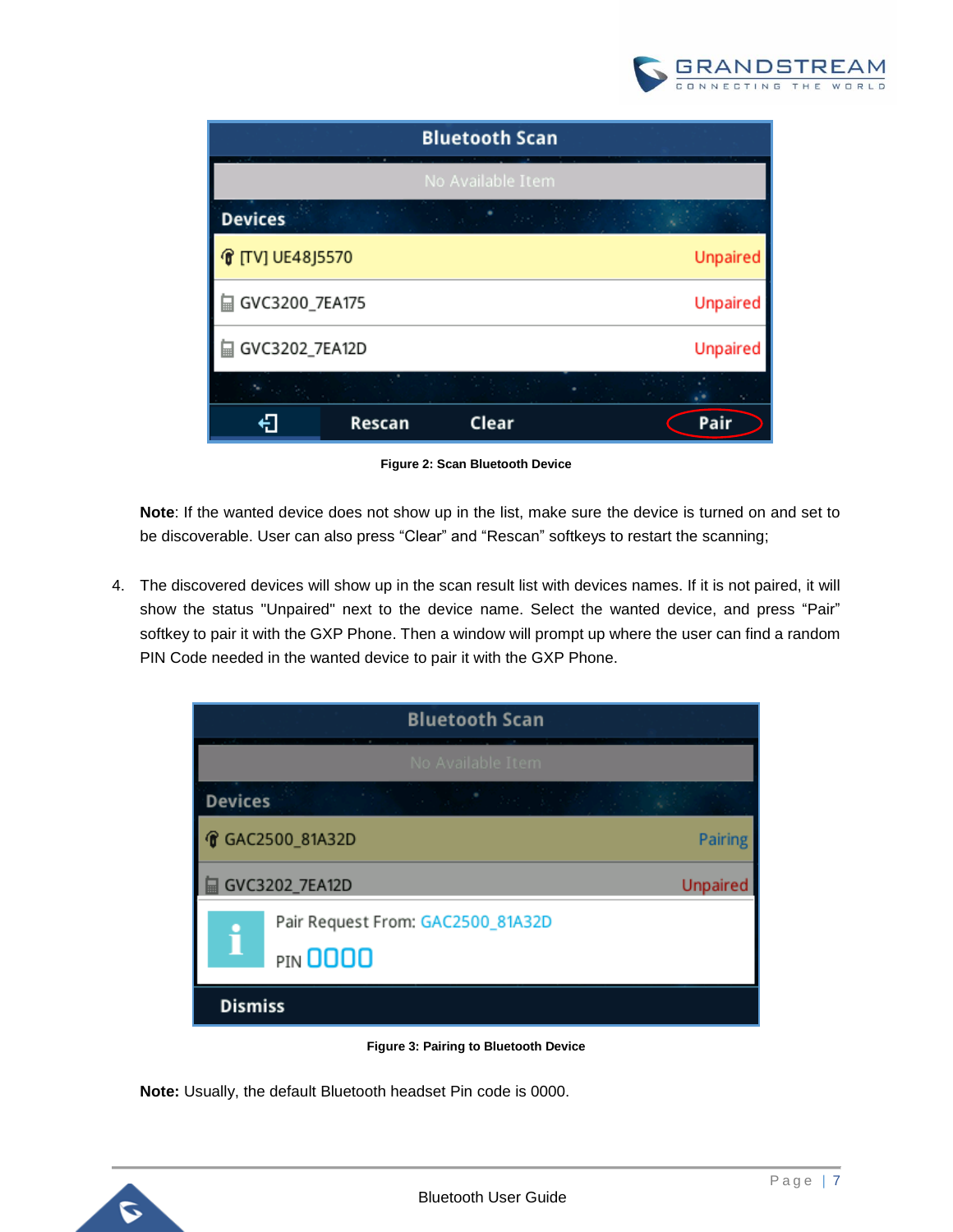

#### <span id="page-7-0"></span>**Connecting to a Bluetooth device**

After successfully paired, the GXP2130v2/GXP2140/GXP2160 will show the status "Paired" next to the Bluetooth device name in the scan list. select the paired device and press "Connect" softkey.

Once connected, GXP2130v2/GXP2140/GXP2160 will show the status "Connected" next to the Bluetooth device name in the scan list.



**Figure 4: Bluetooth Device Connected**

#### <span id="page-7-2"></span><span id="page-7-1"></span>**Unpairing and disconnecting a Bluetooth device**

In the Bluetooth settings, highlight the Bluetooth device name and press "Disconnect"/"Unpair" softkey. Once disconnected/Unpaired, the phone will show the status "Disconnected/unpaired" next to the Bluetooth Device Name.



**Figure 5: Disconnect Bluetooth Device**

<span id="page-7-3"></span>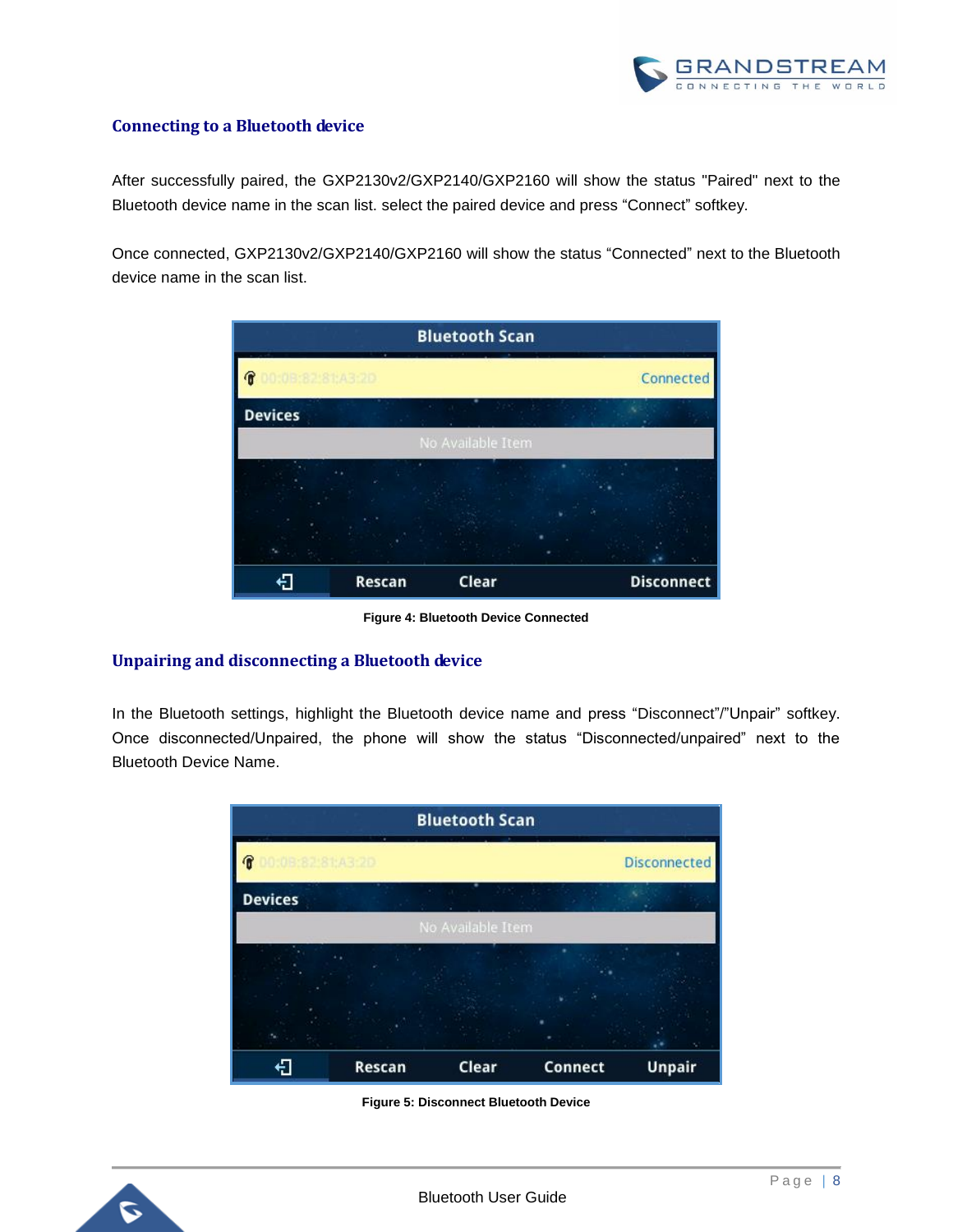

## <span id="page-8-0"></span>**USE BLUETOOTH HEADSET**

On GXP2130v2/GXP2140/GXP2160, user can answer/terminate incoming call from Bluetooth headset.

#### <span id="page-8-1"></span>**BT ON and BT OFF**

After Bluetooth headset is successfully connected, GXP2130v2/GXP2140/GXP2160 will show "BT On" softkey on call screen. User may press it to active Bluetooth headset.





<span id="page-8-2"></span>When "BT Off" softkey shows up in call screen and the Bluetooth icon on status bar changes to be solid, it means the Bluetooth headset is ready to use.





<span id="page-8-3"></span>When BT is on, both Bluetooth headset and GXP2130v2/GXP2140/GXP2160 will alert for incoming calls. User may answer using the button on Bluetooth headset.

During an active call, user may switch the audio channel between Bluetooth headset and phone handset by pressing "BT Off"/"BT On" softkey.

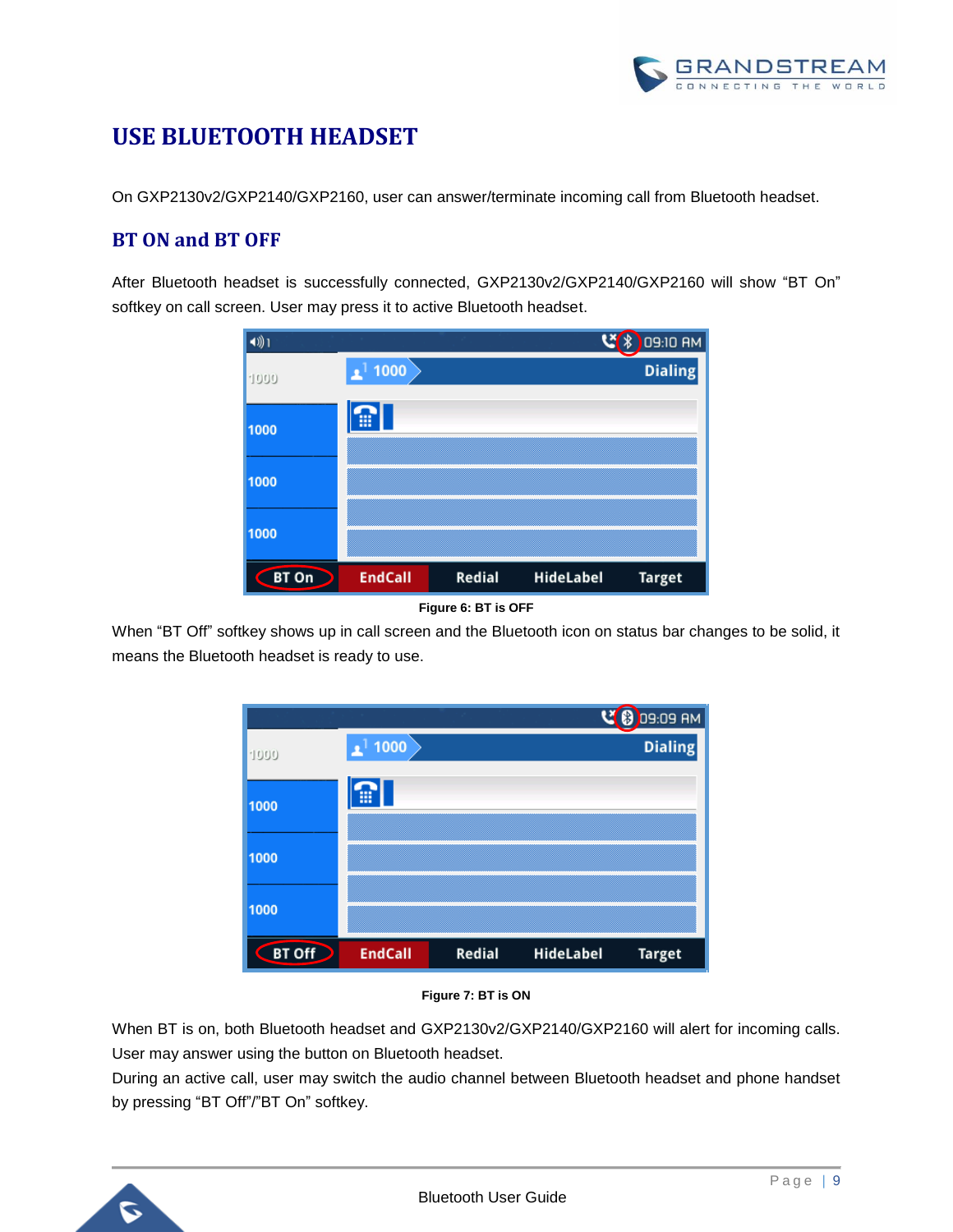

### **HANDSFREE MODE**

By connecting cell phone to GXP2130v2/GXP2140/GXP2160 phone via hands free mode, user can sync up cellphone phonebook to GXP phone and make calls on GXP phone via cell phone account. GXP2130v2/GXP2140/GXP2160 plays the role of Bluetooth headset in hands free mode.

**NOTE:** The cell phone is required to support Bluetooth functions. GXP2130v2/GXP2140/GXP2160 can connect to at most one hands free device each time.

#### <span id="page-9-0"></span>**Turn ON/OFF Hands free mode**

On GXP2130v2/GXP2140/GXP2160 keypad menu, go to **System Bluetooth Handsfree Mode**. Turn on/off Hands Free mode by pressing LEFT/RIGHT arrow keys.

|                          | <b>Bluetooth</b>         |
|--------------------------|--------------------------|
| Bluetooth status         | Discoverable             |
| Bluetooth MAC            | 00:0B:82:83:59:88        |
| <b>Bluetooth setting</b> |                          |
| Power                    | Or                       |
| Handsfree mode           | On                       |
|                          | <b>DAAD DAALOOODEDOO</b> |
|                          |                          |

**Figure 8: Turn On Hands Free Mode**

<span id="page-9-1"></span>When "HandsFree mode" is on, the HandsFree Account will show up on idle screen. If no hands free device is connected, the account will be highlighted in red background on main screen.



**Figure 9: Hand Free Enabled**

<span id="page-9-2"></span>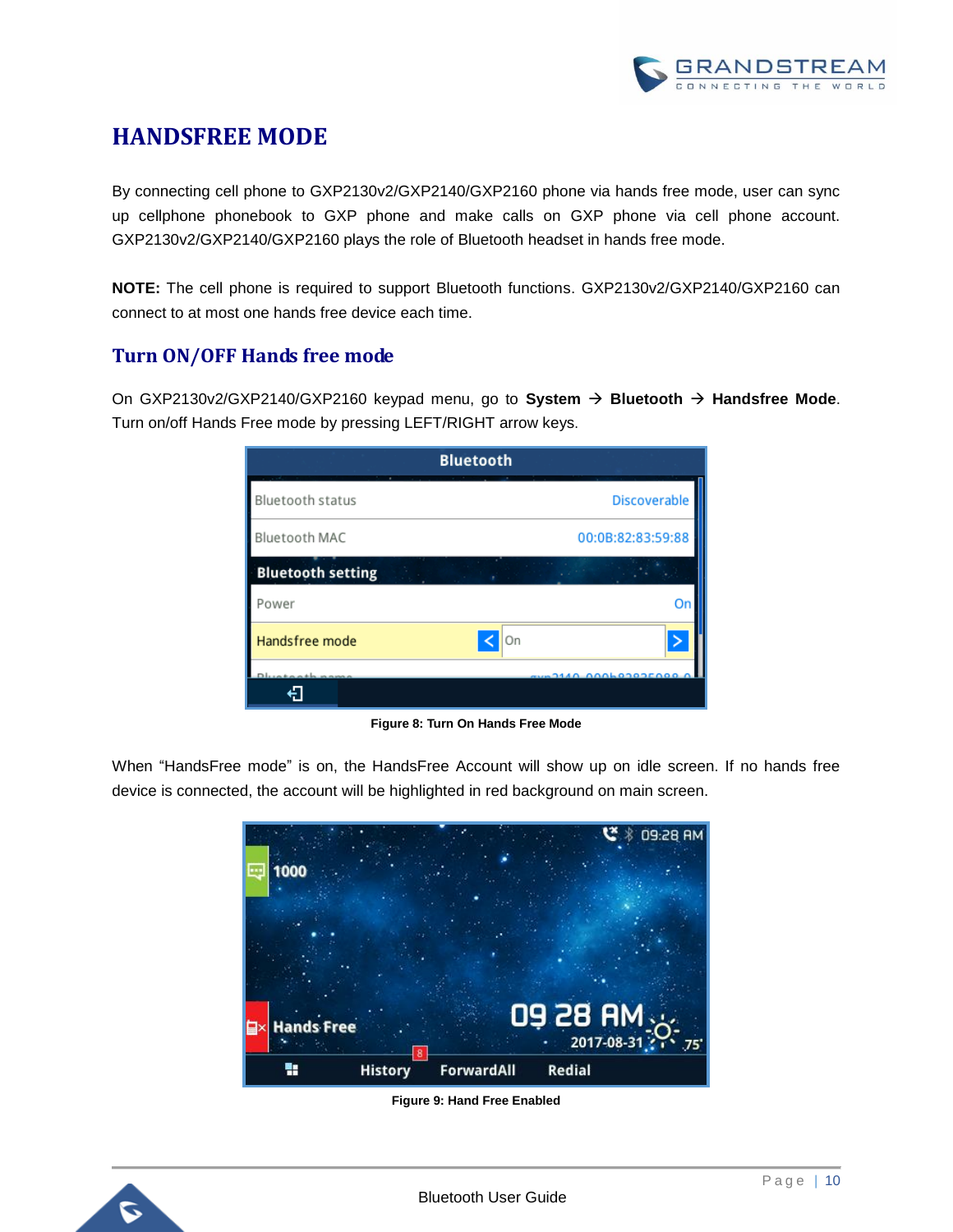

#### <span id="page-10-0"></span>**Connect to Hands free device**

The hands free account virtually maps to Line 4. Press line key 4. It will bring up Bluetooth scan page. In scan page, Press the desired Bluetooth device from discovered list. Then, it will be paired and connected to the device. After connected successfully, the Hands Free Account will be highlighted in green background, and the Bluetooth icon will turn to solid.



**Figure 10: Hands Free Account Connected**

#### <span id="page-10-2"></span><span id="page-10-1"></span>**Use Bluetooth Phonebook**

After hands free account is connected, the cell phone phonebook will be loaded to GXP2130v2/GXP2140/GXP2160.

- 1. Go to LCD Menu  $\rightarrow$  Contacts to see Bluetooth Phonebook option.
- 2. Press "Select" soft key to enter Bluetooth phonebook and see the connected cell phone's contacts.



#### **Figure 11: Bluetooth Phonebook**

- <span id="page-10-3"></span>3. In Bluetooth phonebook, user can enter digits to search contacts and phone will list the matching ones.
- 4. When one contact is highlighted, user can press round Menu button to check contact details.